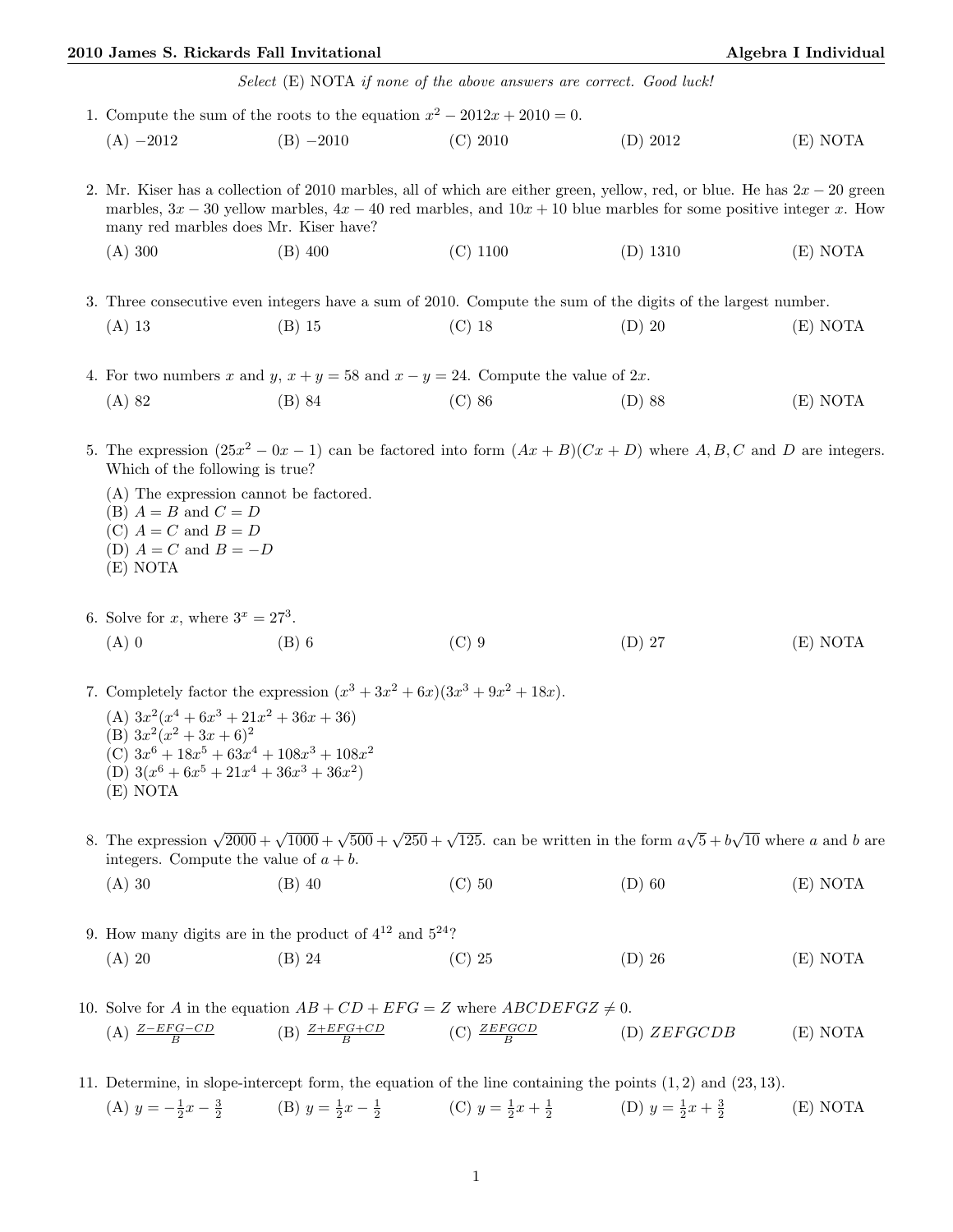|                                                                                            | 2010 James S. Rickards Fall Invitational                                                                                                                                                                                                                                                                                                                              |                                                                                                                         |                 |                  | Algebra I Individual |  |  |  |  |
|--------------------------------------------------------------------------------------------|-----------------------------------------------------------------------------------------------------------------------------------------------------------------------------------------------------------------------------------------------------------------------------------------------------------------------------------------------------------------------|-------------------------------------------------------------------------------------------------------------------------|-----------------|------------------|----------------------|--|--|--|--|
| 12. What is the equation for the axis of symmetry of the parabola $y = 3x^2 - 12x + 123$ ? |                                                                                                                                                                                                                                                                                                                                                                       |                                                                                                                         |                 |                  |                      |  |  |  |  |
|                                                                                            |                                                                                                                                                                                                                                                                                                                                                                       | (A) $x = -4$ (B) $x = -2$ (C) $x = 2$                                                                                   |                 | (D) $x = 4$      | (E) NOTA             |  |  |  |  |
|                                                                                            | 13. Compute the area of a circle with a diameter of $26x^4$ .                                                                                                                                                                                                                                                                                                         |                                                                                                                         |                 |                  |                      |  |  |  |  |
|                                                                                            | (A) $169x^{16}\pi$                                                                                                                                                                                                                                                                                                                                                    | (B) $169x^8\pi$                                                                                                         | (C) $676x^8\pi$ | (D) 676 $x^4\pi$ | (E) NOTA             |  |  |  |  |
|                                                                                            | 14. Yuan, while studying for his Sequences and Series test, encounters the Fibonacci sequence. The nth term $a_n$ in the<br>Fibonacci sequence is equal to the sum of the previous two terms, that is, $a_n = a_{n-1} + a_{n-2}$ . Given that the first<br>two terms of the sequence are $a_1 = 1$ and $a_2 = 1$ , determine the 10th term of the Fibonacci sequence. |                                                                                                                         |                 |                  |                      |  |  |  |  |
|                                                                                            | $(A)$ 21                                                                                                                                                                                                                                                                                                                                                              | $(B)$ 34                                                                                                                | $(C)$ 55        | $(D)$ 89         | (E) NOTA             |  |  |  |  |
|                                                                                            |                                                                                                                                                                                                                                                                                                                                                                       | 15. Determine the slope of the line $5x + 100y = 36$ .                                                                  |                 |                  |                      |  |  |  |  |
|                                                                                            | $(A) -20$                                                                                                                                                                                                                                                                                                                                                             | $(B) -5$                                                                                                                | $(C)$ 5         | $(D)$ 20         | (E) NOTA             |  |  |  |  |
|                                                                                            | 16. The expression $\frac{\left(\frac{1}{2}\right)^2 + \left(\frac{3}{4}\right)^2}{\left(\frac{25^2 - 20^2}{12^2 - 0^2}\right)}$ can be written in the fraction $\frac{a}{b}$ where a and b are relatively prime positive integers.                                                                                                                                   |                                                                                                                         |                 |                  |                      |  |  |  |  |
|                                                                                            | Compute the value of $a + b$ .<br>(A) 590                                                                                                                                                                                                                                                                                                                             | $(B)$ 591                                                                                                               | (C) 592         | $(D)$ 593        | (E) NOTA             |  |  |  |  |
|                                                                                            |                                                                                                                                                                                                                                                                                                                                                                       | 17. The line $x - 4y = 12$ is reflected over the y-axis. Determine the sum of the x and y intercepts of the new line.   |                 |                  |                      |  |  |  |  |
|                                                                                            | $(A) -15$                                                                                                                                                                                                                                                                                                                                                             | $(B) -12$                                                                                                               | $(C)$ 12        | $(D)$ 15         | (E) NOTA             |  |  |  |  |
|                                                                                            |                                                                                                                                                                                                                                                                                                                                                                       | 18. Let $f(x) = 15x$ , $g(x) = x^{15} + 15x$ , and $h(x) = f(g(x))$ . Compute the value of $h(1)$ .                     |                 |                  |                      |  |  |  |  |
|                                                                                            | $(A)$ 15                                                                                                                                                                                                                                                                                                                                                              | (B) 225                                                                                                                 | (C) 240         | (D) $15^{15}$    | (E) NOTA             |  |  |  |  |
|                                                                                            | 19. What is the degree of the polynomial $2010a^2b^4 + 2011a^3b + 2012^2a^6b^3$ ?                                                                                                                                                                                                                                                                                     |                                                                                                                         |                 |                  |                      |  |  |  |  |
|                                                                                            | $(A)$ 4                                                                                                                                                                                                                                                                                                                                                               | $(B)$ 6                                                                                                                 | $(C)$ 9         | $(D)$ 11         | (E) NOTA             |  |  |  |  |
|                                                                                            | 20. Find the sum of the prime factors of 2010.                                                                                                                                                                                                                                                                                                                        |                                                                                                                         |                 |                  |                      |  |  |  |  |
|                                                                                            | $(A)$ 67                                                                                                                                                                                                                                                                                                                                                              | $(B)$ 77                                                                                                                | $(C)$ 1005      | $(D)$ 2010       | (E) NOTA             |  |  |  |  |
|                                                                                            | 21. Find the units digit of the expression $2004^{2004}$ .                                                                                                                                                                                                                                                                                                            |                                                                                                                         |                 |                  |                      |  |  |  |  |
|                                                                                            | $(A)$ 0                                                                                                                                                                                                                                                                                                                                                               | (B) 1                                                                                                                   | $(C)$ 4         | $(D)$ 6          | (E) NOTA             |  |  |  |  |
|                                                                                            | 22. Compute the value of $6! - 5! - 4! - 3! - 2! - 1! - 0!$ .                                                                                                                                                                                                                                                                                                         |                                                                                                                         |                 |                  |                      |  |  |  |  |
|                                                                                            | (A) 120                                                                                                                                                                                                                                                                                                                                                               | (B) 566                                                                                                                 | $(C)$ 710       | (D) Undefined    | (E) NOTA             |  |  |  |  |
|                                                                                            |                                                                                                                                                                                                                                                                                                                                                                       | 23. Let $a = -1$ and $\frac{a-b}{a} = 2010$ . Compute the units digit of $b^{2010}$ .                                   |                 |                  |                      |  |  |  |  |
|                                                                                            | $(A)$ 1                                                                                                                                                                                                                                                                                                                                                               | $(B)$ 3                                                                                                                 | $(C)$ 6         | $(D)$ 9          | (E) NOTA             |  |  |  |  |
|                                                                                            | Compute the value of $A - B$ .                                                                                                                                                                                                                                                                                                                                        | 24. Let $A =$ the sum of the first 50 positive even numbers and let $B =$ the sum of the first 50 positive odd numbers. |                 |                  |                      |  |  |  |  |

(A) −50 (B) 0 (C) 50 (D) 5050 (E) NOTA